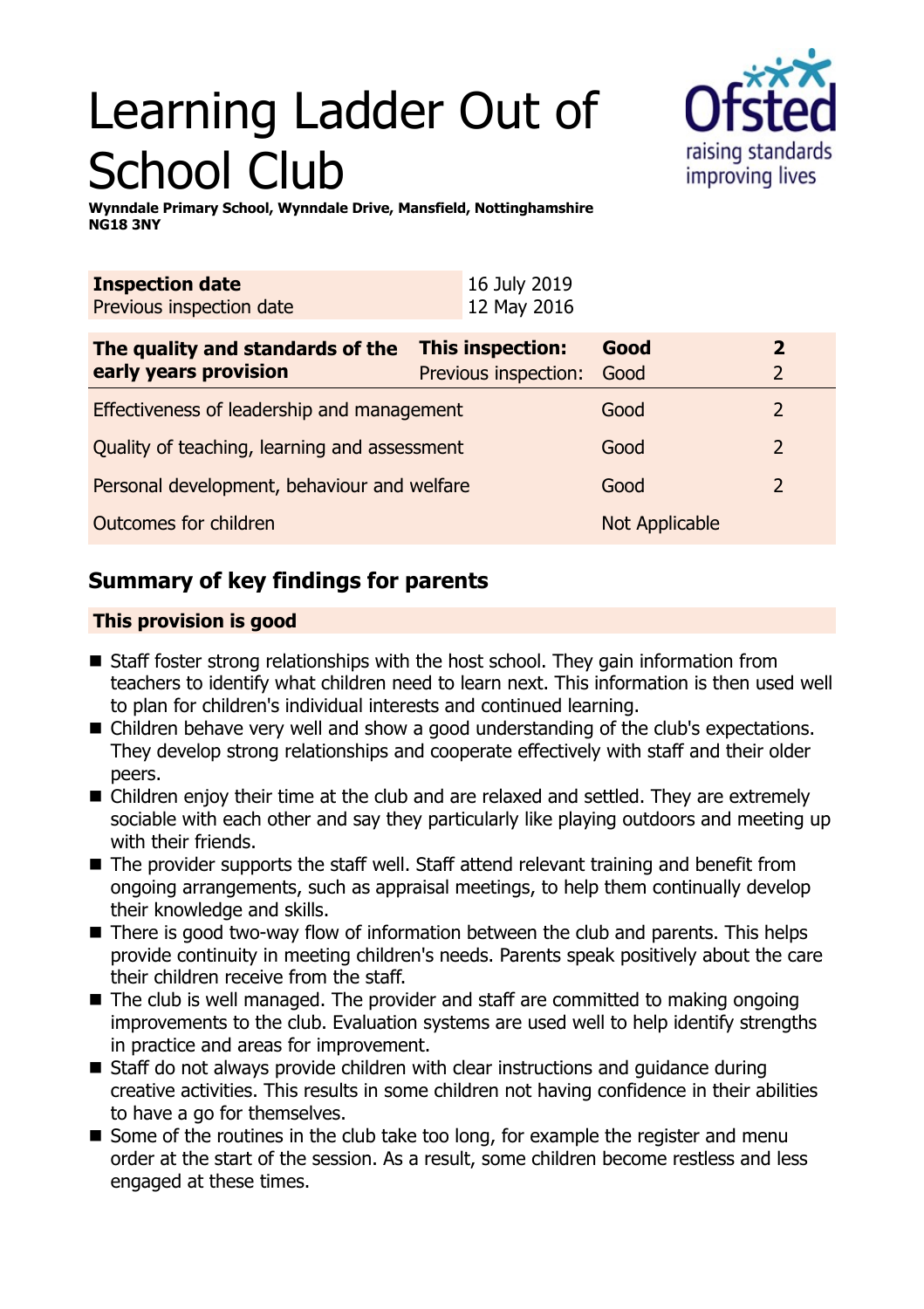# **What the setting needs to do to improve further**

#### **To further improve the quality of the early years provision the provider should:**

- further quide and support children's self-awareness and self-esteem so that they build confidence to have a go at new activities
- **n** review the routines of the session to enable children to be fully engaged at all times.

#### **Inspection activities**

- $\blacksquare$  The inspector observed the activities indoors and outdoors, and the interactions between staff and children.
- $\blacksquare$  The inspector completed a joint observation with the provider.
- The inspector held a meeting with the provider. She looked at relevant documentation, such as evidence of the suitability of staff working in the club, qualifications and relevant policies and procedures.
- $\blacksquare$  The inspector spoke to staff and children at appropriate times during the inspection.
- $\blacksquare$  The inspector spoke to some parents during the inspection and took account of their views.

#### **Inspector** Tracy Hopkins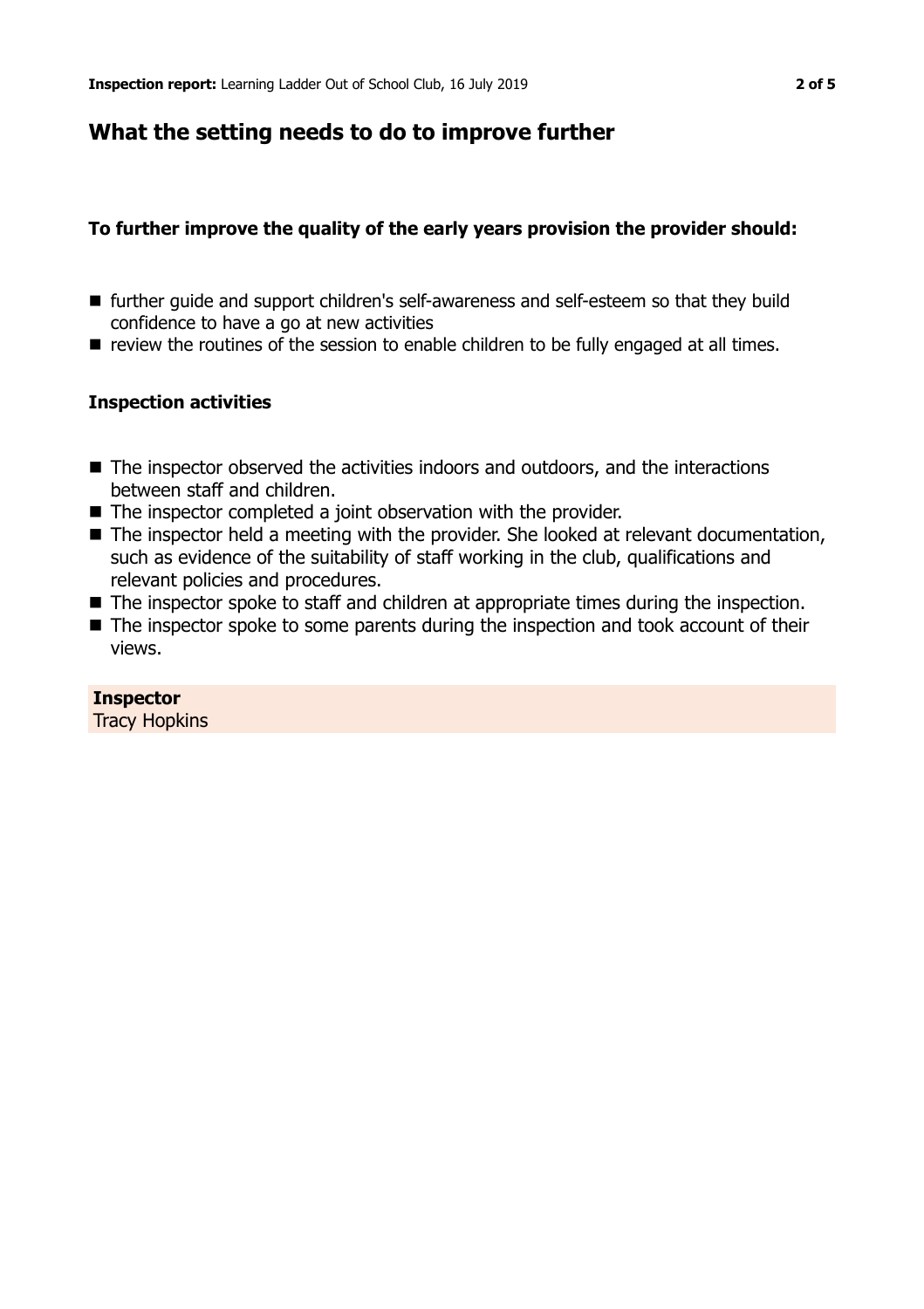# **Inspection findings**

## **Effectiveness of leadership and management is good**

Safeguarding is effective. Staff have a comprehensive understanding of child protection issues. They know the procedures to follow should they have any concerns about a child's welfare and if allegations are made about themselves. Staff ensure that children are safe at all times. They supervise them well when they walk from the host school building to their out-of-school club room. Practices such as performing a headcount before entering the club room and throughout the session further assure children's welfare. Staff check all areas of the club room and outdoor playground before children attend to ensure they are safe. For example, they ensure gates in the playground are locked. Risk assessments are effective. The provider has secure systems for recruitment, induction and ongoing training. Members of the well-qualified, skilled and enthusiastic staff team are continually developing their knowledge and skills, which leads to continuous improvements. The provider considers the views of children and parents alongside her self-reflections to help make well-planned improvements. For example, she has strengthened the collection arrangements from the local school to help ensure the safety of children, following a review.

## **Quality of teaching, learning and assessment is good**

Staff provide some activities for the children but, in the main, they encourage the children to choose an activity of their interest. Children show a strong sense of belonging as they know where to access resources. For example, they have opportunities to relax and socialise with their friends, access construction materials, take part in craft activities or play outside. Children enjoy a range of activities outdoors. For example, they take part in a game of cricket on the school field. Children enjoy the experience of playing alongside older children who also attend the club. They show developing skills in hitting the ball and run to the wickets and back. Staff skilfully extend children's mathematical learning during activities. For example, as children make streamers and bunting for the end of term party, staff encourage them to measure the length of their ribbons using tape measures. In addition, when children decide to add feathers, staff ask them to think about the impact this may have on the streamer blowing in the wind.

### **Personal development, behaviour and welfare are good**

Children enjoy attending the warm, friendly club after their day in school. Staff support children well from the moment they are collected from the main school building. They talk to children about their day, asking questions to find out more detail. For instance, when children show the clay bowls they have made, staff ask questions to find out more information. Children are proud of their achievements and are happy to share this with their older peers too. Staff support children's physical health well. Alongside daily opportunities to be physically active outdoors, children have fresh, healthy food at snack time. Children of different ages sit with each other at mealtimes, providing a pleasant social occasion where they chat with their friends. Staff promote good hygiene practices and children are fully aware of the daily routines. For example, children wash their hands before they eat and recognise the importance of drying them thoroughly.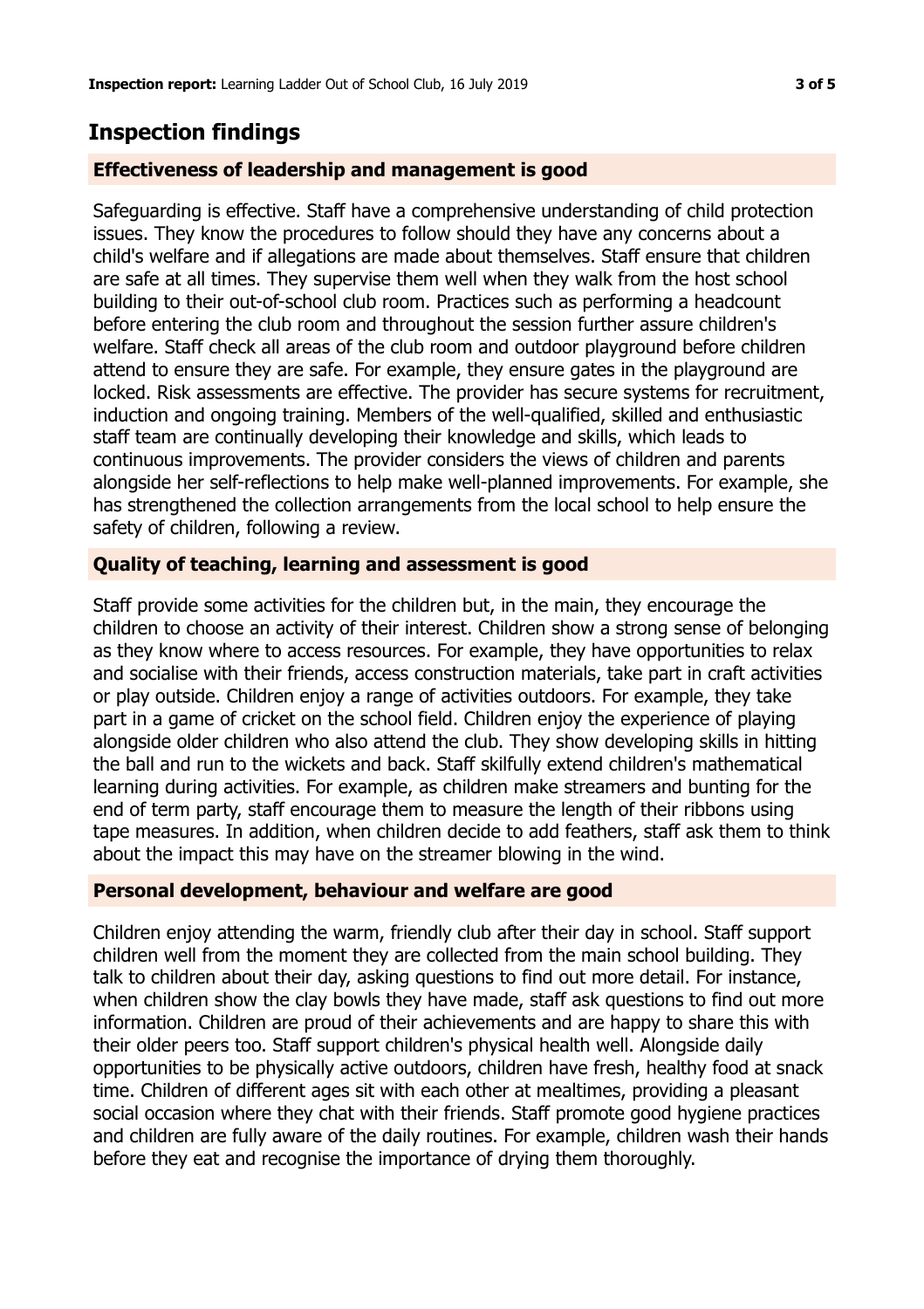# **Setting details**

| Unique reference number                             | EY321441                                                                             |
|-----------------------------------------------------|--------------------------------------------------------------------------------------|
| <b>Local authority</b>                              | Nottinghamshire County Council                                                       |
| <b>Inspection number</b>                            | 10073630                                                                             |
| <b>Type of provision</b>                            | Childcare on non-domestic premises                                                   |
| <b>Registers</b>                                    | Early Years Register, Compulsory Childcare<br>Register, Voluntary Childcare Register |
| Day care type                                       | Out-of-school day care                                                               |
| Age range of children                               | $4 - 11$                                                                             |
| <b>Total number of places</b>                       | 24                                                                                   |
| Number of children on roll                          | 46                                                                                   |
| Name of registered person                           | Learning Ladder Childcare Limited                                                    |
| <b>Registered person unique</b><br>reference number | RP901127                                                                             |
| Date of previous inspection                         | 12 May 2016                                                                          |
| <b>Telephone number</b>                             | 07929470667                                                                          |

Learning Ladder Out of School Club registered in 2006. It operates on the grounds of Wynndale Primary School in Mansfield, Nottinghamshire. The club employs nine members of childcare staff, all of whom hold appropriate early years qualifications at level 2 and above. The clubs opens Monday to Friday during term time. Sessions are from 3.30pm until 6pm.

This inspection was carried out by Ofsted under sections 49 and 50 of the Childcare Act 2006 on the quality and standards of provision that is registered on the Early Years Register. The registered person must ensure that this provision complies with the statutory framework for children's learning, development and care, known as the early years foundation stage.

Any complaints about the inspection or the report should be made following the procedures set out in the guidance Complaints procedure: raising concerns and making complaints about Ofsted, which is available from Ofsted's website: www.ofsted.gov.uk. If you would like Ofsted to send you a copy of the guidance, please telephone 0300 123 4234, or email [enquiries@ofsted.gov.uk.](mailto:enquiries@ofsted.gov.uk)